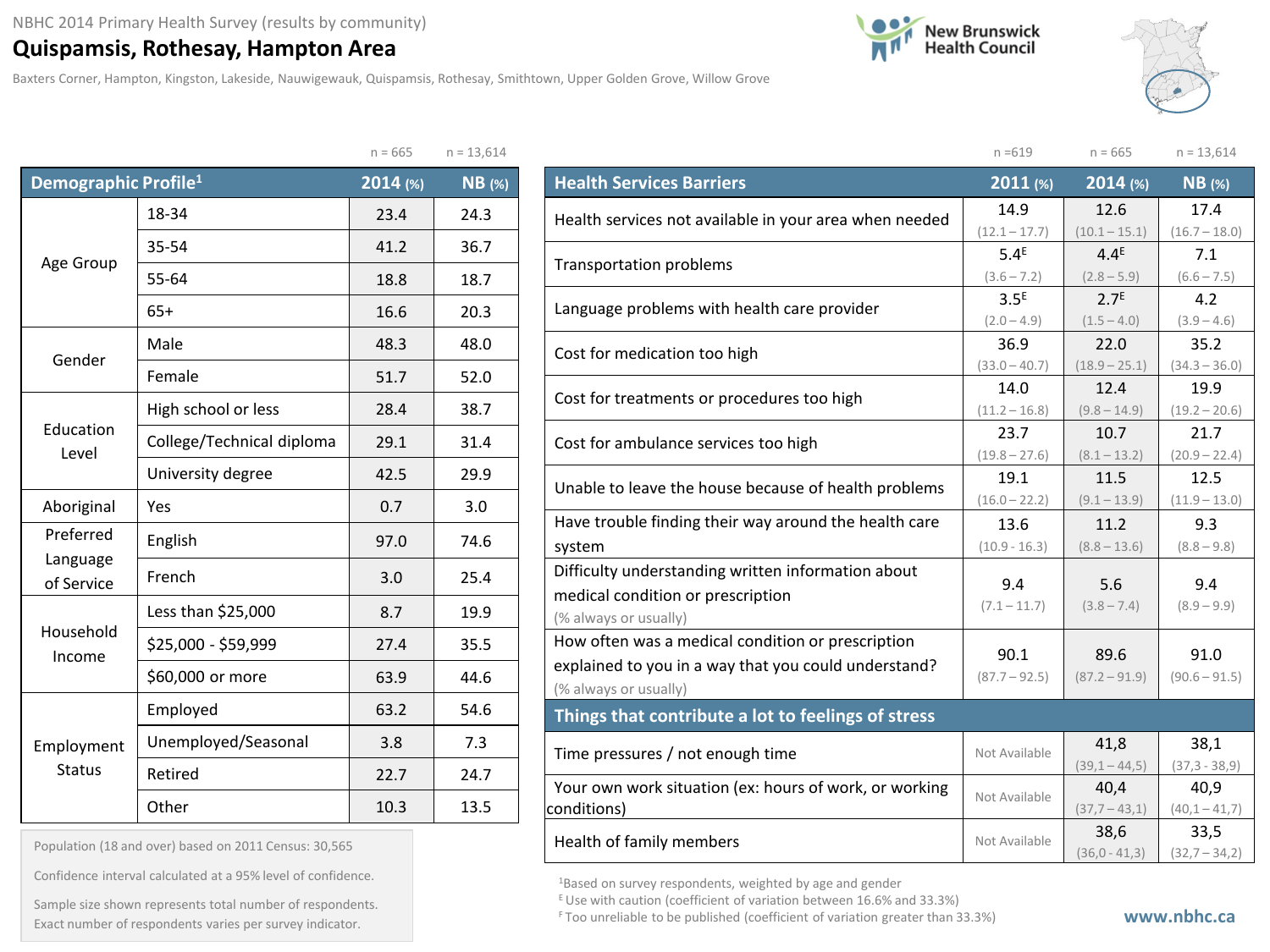## **Quispamsis, Rothesay, Hampton Area**

 $\uparrow$  = Higher than 2011 results

 $\blacklozenge$  = Lower than 2011 results

| $n = 619$     | $n = 665$                                                                                                                                                                                                  | $n = 13,614$                                                                                                                                                                     |                                                                                                                                                        |  | $n = 619$                                                                                                                                                                                                                                                                                                  | $n = 665$                                                                                                                                                                                                                                  | $n = 665$                                                                                                                                                                                                                                                                              | $n = 13,614$                                                                                                                                                                             |
|---------------|------------------------------------------------------------------------------------------------------------------------------------------------------------------------------------------------------------|----------------------------------------------------------------------------------------------------------------------------------------------------------------------------------|--------------------------------------------------------------------------------------------------------------------------------------------------------|--|------------------------------------------------------------------------------------------------------------------------------------------------------------------------------------------------------------------------------------------------------------------------------------------------------------|--------------------------------------------------------------------------------------------------------------------------------------------------------------------------------------------------------------------------------------------|----------------------------------------------------------------------------------------------------------------------------------------------------------------------------------------------------------------------------------------------------------------------------------------|------------------------------------------------------------------------------------------------------------------------------------------------------------------------------------------|
| $2011$ (%)    | $2014$ (%)                                                                                                                                                                                                 | $NB$ (%)                                                                                                                                                                         |                                                                                                                                                        |  |                                                                                                                                                                                                                                                                                                            |                                                                                                                                                                                                                                            |                                                                                                                                                                                                                                                                                        | $NB$ (%)                                                                                                                                                                                 |
| 60.9          | 65.3                                                                                                                                                                                                       | 50.5                                                                                                                                                                             | Conditions <sup>1</sup>                                                                                                                                |  |                                                                                                                                                                                                                                                                                                            |                                                                                                                                                                                                                                            |                                                                                                                                                                                                                                                                                        |                                                                                                                                                                                          |
|               |                                                                                                                                                                                                            |                                                                                                                                                                                  |                                                                                                                                                        |  | 57.9                                                                                                                                                                                                                                                                                                       |                                                                                                                                                                                                                                            |                                                                                                                                                                                                                                                                                        | 61.6                                                                                                                                                                                     |
| Not Available |                                                                                                                                                                                                            |                                                                                                                                                                                  |                                                                                                                                                        |  | $(54.1 - 61.7)$                                                                                                                                                                                                                                                                                            | $(47.7 - 55.2)$                                                                                                                                                                                                                            |                                                                                                                                                                                                                                                                                        | $(60.8 - 62.4)$                                                                                                                                                                          |
|               |                                                                                                                                                                                                            |                                                                                                                                                                                  |                                                                                                                                                        |  | 22.0                                                                                                                                                                                                                                                                                                       | 17.9                                                                                                                                                                                                                                       |                                                                                                                                                                                                                                                                                        | 27.0                                                                                                                                                                                     |
|               |                                                                                                                                                                                                            |                                                                                                                                                                                  |                                                                                                                                                        |  | $(18.8 - 25.2)$                                                                                                                                                                                                                                                                                            | $(15.0 - 20.8)$                                                                                                                                                                                                                            |                                                                                                                                                                                                                                                                                        | $(26.2 - 27.7)$                                                                                                                                                                          |
|               |                                                                                                                                                                                                            |                                                                                                                                                                                  |                                                                                                                                                        |  | 16.3                                                                                                                                                                                                                                                                                                       | 13.9                                                                                                                                                                                                                                       |                                                                                                                                                                                                                                                                                        | 17.4                                                                                                                                                                                     |
|               |                                                                                                                                                                                                            |                                                                                                                                                                                  |                                                                                                                                                        |  | $(13.4 - 19.2)$                                                                                                                                                                                                                                                                                            | $(11.3 - 16.5)$                                                                                                                                                                                                                            |                                                                                                                                                                                                                                                                                        | $(16.8 - 18.0)$                                                                                                                                                                          |
|               |                                                                                                                                                                                                            |                                                                                                                                                                                  |                                                                                                                                                        |  |                                                                                                                                                                                                                                                                                                            | 13.8                                                                                                                                                                                                                                       |                                                                                                                                                                                                                                                                                        | 16.4                                                                                                                                                                                     |
|               |                                                                                                                                                                                                            |                                                                                                                                                                                  |                                                                                                                                                        |  |                                                                                                                                                                                                                                                                                                            |                                                                                                                                                                                                                                            |                                                                                                                                                                                                                                                                                        | $(15.8 - 17.0)$                                                                                                                                                                          |
|               |                                                                                                                                                                                                            |                                                                                                                                                                                  |                                                                                                                                                        |  |                                                                                                                                                                                                                                                                                                            |                                                                                                                                                                                                                                            |                                                                                                                                                                                                                                                                                        | 11.8                                                                                                                                                                                     |
|               |                                                                                                                                                                                                            |                                                                                                                                                                                  |                                                                                                                                                        |  |                                                                                                                                                                                                                                                                                                            |                                                                                                                                                                                                                                            |                                                                                                                                                                                                                                                                                        | $(11.3 - 12.4)$                                                                                                                                                                          |
| 71.3          | 65.6                                                                                                                                                                                                       | 73.0                                                                                                                                                                             |                                                                                                                                                        |  |                                                                                                                                                                                                                                                                                                            |                                                                                                                                                                                                                                            | 3,309                                                                                                                                                                                                                                                                                  | 14.0                                                                                                                                                                                     |
|               |                                                                                                                                                                                                            | $(72.2 - 73.7)$                                                                                                                                                                  |                                                                                                                                                        |  |                                                                                                                                                                                                                                                                                                            |                                                                                                                                                                                                                                            |                                                                                                                                                                                                                                                                                        | $(13.5 - 14.6)$<br>14.9                                                                                                                                                                  |
|               |                                                                                                                                                                                                            |                                                                                                                                                                                  |                                                                                                                                                        |  |                                                                                                                                                                                                                                                                                                            |                                                                                                                                                                                                                                            | 3,204                                                                                                                                                                                                                                                                                  | $(14.3 - 15.5)$                                                                                                                                                                          |
|               |                                                                                                                                                                                                            |                                                                                                                                                                                  |                                                                                                                                                        |  |                                                                                                                                                                                                                                                                                                            |                                                                                                                                                                                                                                            |                                                                                                                                                                                                                                                                                        | 8.3                                                                                                                                                                                      |
|               |                                                                                                                                                                                                            |                                                                                                                                                                                  |                                                                                                                                                        |  |                                                                                                                                                                                                                                                                                                            |                                                                                                                                                                                                                                            |                                                                                                                                                                                                                                                                                        | $(7.8 - 8.7)$                                                                                                                                                                            |
|               |                                                                                                                                                                                                            |                                                                                                                                                                                  |                                                                                                                                                        |  | 6.1                                                                                                                                                                                                                                                                                                        | 5.9                                                                                                                                                                                                                                        |                                                                                                                                                                                                                                                                                        | 10.7                                                                                                                                                                                     |
| Not           | 9.9<br>7.1                                                                                                                                                                                                 |                                                                                                                                                                                  |                                                                                                                                                        |  | $(4.2 - 7.9)$                                                                                                                                                                                                                                                                                              | $(4.1 - 7.7)$                                                                                                                                                                                                                              |                                                                                                                                                                                                                                                                                        | $(10.1 - 11.2)$                                                                                                                                                                          |
| Available     | $(5.2 - 9.1)$                                                                                                                                                                                              | $(9.4 - 10.4)$                                                                                                                                                                   |                                                                                                                                                        |  | 7.8                                                                                                                                                                                                                                                                                                        | 5.4                                                                                                                                                                                                                                        |                                                                                                                                                                                                                                                                                        | 8.3                                                                                                                                                                                      |
| Not           | 2.9 <sup>E</sup>                                                                                                                                                                                           | 3.9                                                                                                                                                                              |                                                                                                                                                        |  | $(5.7 - 9.9)$                                                                                                                                                                                                                                                                                              | $(3.7 - 7.2)$                                                                                                                                                                                                                              |                                                                                                                                                                                                                                                                                        | $(7.9 - 8.8)$                                                                                                                                                                            |
| Available     | $(1.6 - 4.1)$                                                                                                                                                                                              | $(3.6 - 4.2)$                                                                                                                                                                    |                                                                                                                                                        |  | 1.6E                                                                                                                                                                                                                                                                                                       | $2.2^E$                                                                                                                                                                                                                                    |                                                                                                                                                                                                                                                                                        | 2.5                                                                                                                                                                                      |
|               |                                                                                                                                                                                                            |                                                                                                                                                                                  |                                                                                                                                                        |  | $(0.6 - 2.5)$                                                                                                                                                                                                                                                                                              | $(1.1 - 3.3)$                                                                                                                                                                                                                              |                                                                                                                                                                                                                                                                                        | $(2.2 - 2.8)$                                                                                                                                                                            |
|               | 58.7                                                                                                                                                                                                       | 50.4                                                                                                                                                                             |                                                                                                                                                        |  |                                                                                                                                                                                                                                                                                                            |                                                                                                                                                                                                                                            |                                                                                                                                                                                                                                                                                        | 3.0                                                                                                                                                                                      |
|               | $(55.0 - 62.4)$                                                                                                                                                                                            | $(49.5 - 51.2)$                                                                                                                                                                  |                                                                                                                                                        |  |                                                                                                                                                                                                                                                                                                            |                                                                                                                                                                                                                                            |                                                                                                                                                                                                                                                                                        | $(2.7 - 3.3)$                                                                                                                                                                            |
|               | 56.0                                                                                                                                                                                                       | 49.0                                                                                                                                                                             |                                                                                                                                                        |  |                                                                                                                                                                                                                                                                                                            |                                                                                                                                                                                                                                            | 412                                                                                                                                                                                                                                                                                    | 3.0                                                                                                                                                                                      |
|               | $(52.2 - 59.7)$                                                                                                                                                                                            | $(48.1 - 49.8)$                                                                                                                                                                  |                                                                                                                                                        |  |                                                                                                                                                                                                                                                                                                            |                                                                                                                                                                                                                                            |                                                                                                                                                                                                                                                                                        | $(2.7 - 3.2)$                                                                                                                                                                            |
| 12.9<br>19.2  |                                                                                                                                                                                                            |                                                                                                                                                                                  |                                                                                                                                                        |  |                                                                                                                                                                                                                                                                                                            |                                                                                                                                                                                                                                            |                                                                                                                                                                                                                                                                                        |                                                                                                                                                                                          |
|               | $(10.4 - 15.5)$                                                                                                                                                                                            | $(18.5 - 19.8)$                                                                                                                                                                  |                                                                                                                                                        |  |                                                                                                                                                                                                                                                                                                            |                                                                                                                                                                                                                                            |                                                                                                                                                                                                                                                                                        |                                                                                                                                                                                          |
|               | 24.3                                                                                                                                                                                                       | 30.8                                                                                                                                                                             |                                                                                                                                                        |  |                                                                                                                                                                                                                                                                                                            |                                                                                                                                                                                                                                            |                                                                                                                                                                                                                                                                                        |                                                                                                                                                                                          |
|               | $(21.1 - 27.6)$                                                                                                                                                                                            | $(30.0 - 31.6)$<br>$\sim$ $\sim$ $\sim$ $\sim$ $\sim$ $\sim$                                                                                                                     |                                                                                                                                                        |  |                                                                                                                                                                                                                                                                                                            |                                                                                                                                                                                                                                            |                                                                                                                                                                                                                                                                                        |                                                                                                                                                                                          |
|               | $(57.1 - 64.7)$<br>60.5<br>$(56.7 - 64.3)$<br>10.0<br>$(7.1 - 12.9)$<br>35.0<br>$(31.1 - 38.9)$<br>$(67.6 - 75.0)$<br>Not<br>Available<br>Not Available<br>Not Available<br>Not Available<br>Not Available | $(61.7 - 68.8)$<br>76.0<br>$(72.8 - 79.2)$<br>63.2<br>$(59.6 - 66.8)$<br>9.7<br>$(6.9 - 12.5)$<br>$\sqrt{20.5}$<br>$(17.4 - 23.6)$<br>$(61.9 - 69.3)$<br>15.3<br>$(12.6 - 18.1)$ | $(49.6 - 51.3)$<br>65.4<br>$(64.6 - 66.2)$<br>55.2<br>$(54.4 - 56.0)$<br>15.2<br>$(14.5 - 15.9)$<br>25.4<br>$(24.7 - 26.1)$<br>22.1<br>$(21.4 - 22.8)$ |  | <b>Chronic Health</b><br>One or more chronic<br>health conditions <sup>3</sup><br>High blood pressure<br>Arthritis<br>Gastric Reflux (GERD)<br>Asthma<br>Chronic pain<br>Depression<br>Cancer<br><b>Diabetes</b><br>Heart disease<br>Stroke<br>Emphysema or COPD<br>Mood disorder other<br>than depression | 2011 (%)<br>15.1<br>$(12.3 - 17.9)$<br>11.1<br>$(8.6 - 13.5)$<br>12.9<br>$(10.3 - 15.5)$<br>9.1<br>$(6.9 - 11.4)$<br>6.7<br>$(4.7 - 8.7)$<br>2.6E<br>$(1.4 - 3.9)$<br>1.7 <sup>E</sup><br>$(0.7 - 2.7)$<br>at the 95% level of confidence. | $2014$ (%)<br>51.4<br>$(11.2 - 16.5)$<br>12.5<br>$(10.0 - 15.0)$<br>10.8<br>$(8.5 - 13.2)$<br>10.5<br>$(8.2 - 12.8)$<br>6.8<br>$(4.9 - 8.7)$<br>2.0 <sup>E</sup><br>$(1.0 - 3.1)$<br>1.3 <sup>E</sup><br>$(0.5 - 2.2)$<br>Confidence interval calculated at a 95% level of confidence. | $2014^2$ (#)<br>15,718<br>5,471<br>4,236<br>4,232<br>3,810<br>2,071<br>1,802<br>1,662<br>676<br>616<br>Symbols $\bigwedge$ and $\bigvee$ indicate a statistically significant difference |

<sup>1</sup> Self-reported based on survey respondents

<sup>2</sup> Estimated number of citizens who have the selected chronic health condition

<sup>3</sup> Among the twelve chronic health conditions listed in table located at the right of this page.

 $E$  Use with caution (coefficient of variation between 16.6% and 33.3%)

F Too unreliable to be published (coefficient of variation greater than 33.3%)

Sample size shown represents total number of respondents. Exact number of respondents varies per survey indicator.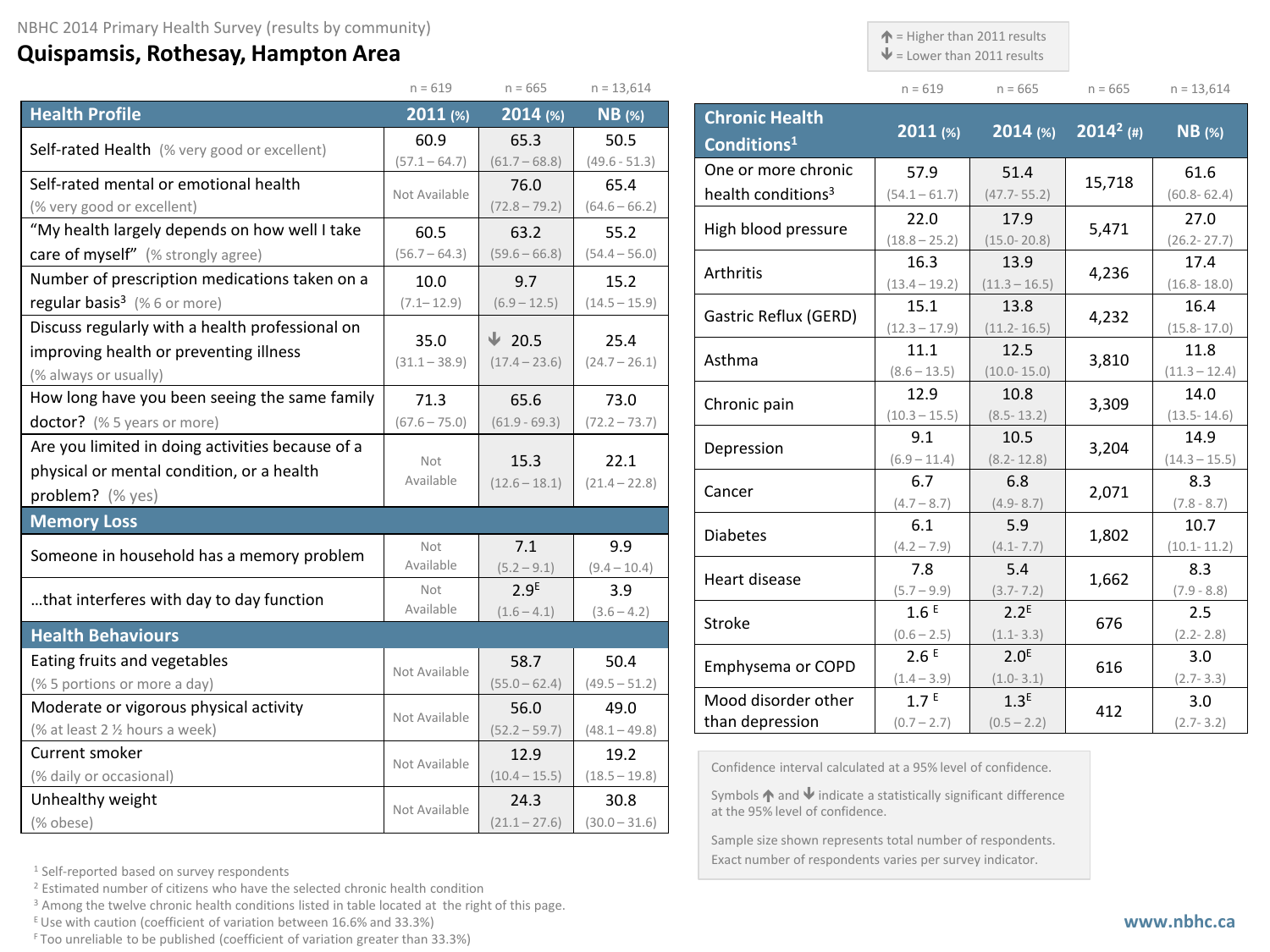|                        | NBHC 2014 Primary Health Survey (results by community)<br>Quispamsis, Rothesay, Hampton Area                                      |                                                                                                                                                                                           |                             | $B =$ Better than 2011 results<br>$W =$ Worse than 2011 results |                         |                                                              |                         |                         |
|------------------------|-----------------------------------------------------------------------------------------------------------------------------------|-------------------------------------------------------------------------------------------------------------------------------------------------------------------------------------------|-----------------------------|-----------------------------------------------------------------|-------------------------|--------------------------------------------------------------|-------------------------|-------------------------|
|                        |                                                                                                                                   |                                                                                                                                                                                           |                             |                                                                 |                         |                                                              |                         |                         |
|                        |                                                                                                                                   |                                                                                                                                                                                           |                             |                                                                 | $n = 619$               | $n = 665$                                                    | 1 to 33                 | $n=13,614$              |
|                        |                                                                                                                                   | <b>Primary Health Indicator</b>                                                                                                                                                           |                             |                                                                 | $2011^1$                | 2014                                                         | Rank $^2$               | <b>NB</b>               |
|                        |                                                                                                                                   | <b>Accessibility</b><br>The ability of patients/clients to obtain care/service at the right place and the right time, based on respective needs, in the official language of their choice |                             |                                                                 |                         |                                                              |                         |                         |
|                        | $A-1$                                                                                                                             | Has a personal family doctor (% yes)                                                                                                                                                      |                             |                                                                 | 91.6<br>$(89.5 - 93.7)$ | 93.3<br>$(91.4 - 95.2)$                                      | 18                      | 92.1<br>$(91.7 - 92.5)$ |
|                        | $A-2$                                                                                                                             | Calling family doctor's office during regular practice hours (% very easy or somewhat easy)                                                                                               |                             | 81.4<br>$(78.3 - 84.5)$                                         | 77.8<br>$(74.6 - 81.0)$ | 19                                                           | 78.3<br>$(77.6 - 79.0)$ |                         |
|                        | $A-3$                                                                                                                             | Family doctor has extended office hours (after 5pm or on weekends) (% yes)                                                                                                                | Not available               | 23.8<br>$(20.5 - 27.1)$                                         | 6                       | 16.2<br>$(15.6 - 16.8)$                                      |                         |                         |
| Personal Family Doctor | $A-4$                                                                                                                             | Family doctor has an <b>after-hour arrangement</b> when office is closed $(\%$ yes)                                                                                                       |                             |                                                                 |                         | 16.2<br><b>W</b><br>$(13.3 - 19.1)$                          | 14                      | 18.2<br>$(17.5 - 18.9)$ |
|                        | $A-5$                                                                                                                             | How quickly appointment can be made with family doctor                                                                                                                                    | (% on same day or next day) |                                                                 | 37.6<br>$(33.6 - 41.6)$ | 32.9<br>$(29.1 - 36.7)$                                      | 12                      | 30.1<br>$(29.3 - 30.9)$ |
|                        |                                                                                                                                   |                                                                                                                                                                                           | (% within 5 days)           |                                                                 | 71.9<br>$(68.2 - 75.5)$ | 72.0<br>$(68.4 - 75.6)$                                      | 3                       | 60.3<br>$(59.4 - 61.2)$ |
|                        | $A-6$                                                                                                                             | Nurse working with family doctor who is regularly involved in health care $(\%$ yes)                                                                                                      |                             |                                                                 | 31.9<br>$(28.1 - 35.7)$ | 29.7<br>$(26.2 - 33.3)$                                      | 14                      | 27.5<br>$(26.7 - 28.3)$ |
|                        | $A-7$                                                                                                                             | Has access to a <b>primary health team</b> <sup>3</sup> (% yes)                                                                                                                           |                             |                                                                 | 36.1<br>$(32.4 - 39.8)$ | 29.4<br>$(26.0 - 32.8)$                                      | 17                      | 28.5<br>$(27.8 - 29.2)$ |
|                        | $A-8$                                                                                                                             | Wait time at the hospital emergency department (% less than 4 hours)                                                                                                                      |                             |                                                                 | 80.2<br>$(74.3 - 86.1)$ | 77.8<br>$(71.9 - 83.7)$                                      | 12                      | 73.9<br>$(72.7 - 75.1)$ |
|                        | $A-9$                                                                                                                             | How often citizens received the health care service they needed in the<br>official language of their choice<br>(% who always received service in language of preference)                  |                             | English $4$                                                     | 97.0<br>$(95.6 - 98.4)$ | 99.0<br>$(98.2 - 99.8)$                                      |                         | 95.2<br>$(94.8 - 95.6)$ |
|                        |                                                                                                                                   |                                                                                                                                                                                           |                             | French <sup>4</sup>                                             | F                       | 56.0 $E$<br>$(30.9 - 81.1)$                                  |                         | 72.6<br>$(71.0 - 74.2)$ |
|                        | <sup>1</sup> Community results were not reported in 2011<br>$2$ Indicator rank across 33 communities, from best (1) to worst (33) |                                                                                                                                                                                           |                             |                                                                 |                         | Confidence interval calculated at a 95% level of confidence. |                         |                         |

<sup>3</sup> Primary health team: Has access to a family doctor and has access to either a nurse practitioner or a nurse or other health professionals at their family doctor's office

 $4$  Preferred language of service as indicated by respondent in the survey

 $E$  Use with caution (coefficient of variation between 16.7% and 33.3%)

<sup>F</sup> Too unreliable to be published (coefficient of variation greater than 33.3%)

Symbols **B** and **W** indicate a statistically significant difference at the 95% level of confidence.

Sample size shown represents total number of respondents. Exact number of respondents varies per survey indicator.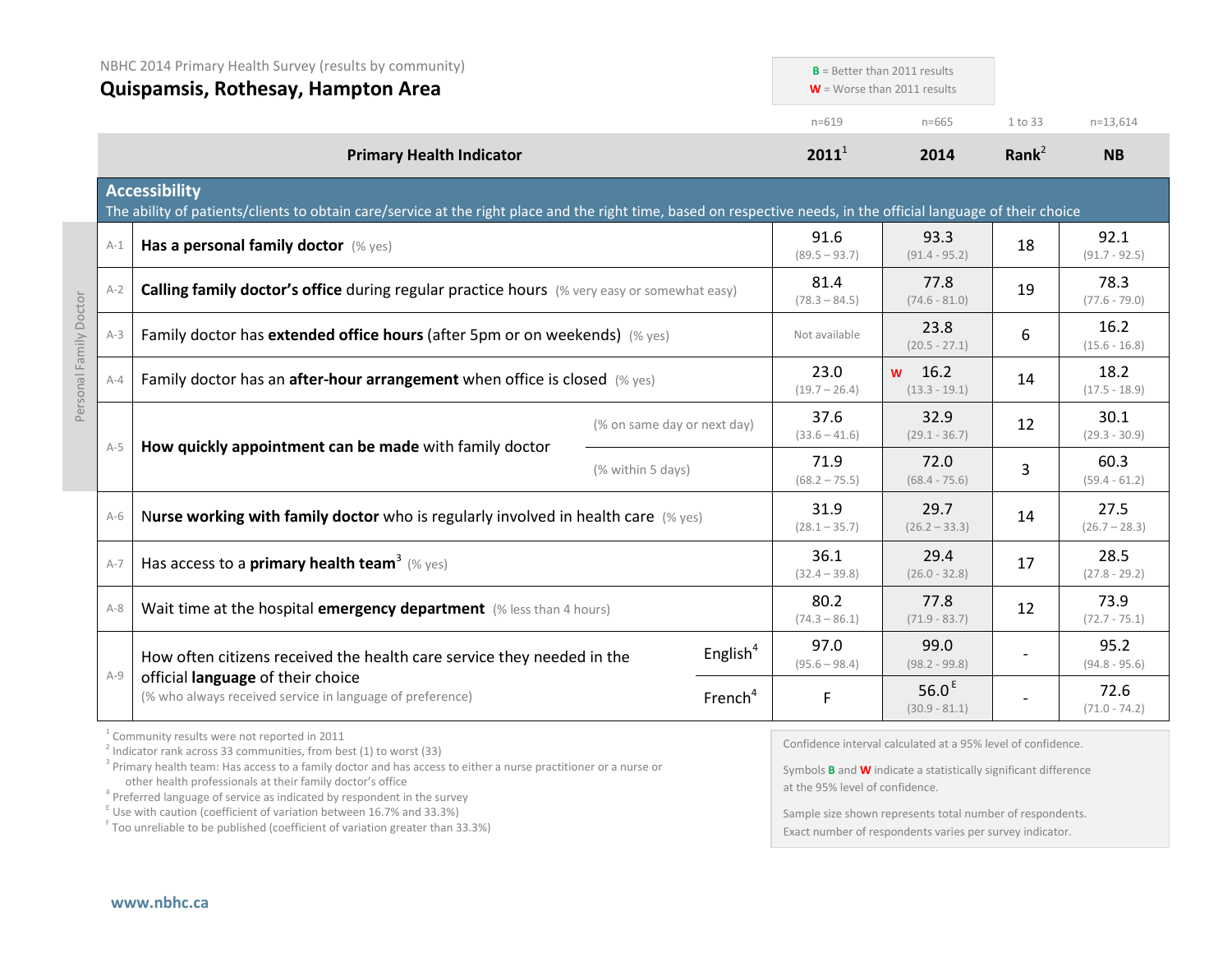|               | NBHC 2014 Primary Health Survey (results by community)<br>Quispamsis, Rothesay, Hampton Area                                                                                                                                                                                                                                                  |                              | $B =$ Better than 2011 results<br>$W =$ Worse than 2011 results                                                                                                                  |                |                            |
|---------------|-----------------------------------------------------------------------------------------------------------------------------------------------------------------------------------------------------------------------------------------------------------------------------------------------------------------------------------------------|------------------------------|----------------------------------------------------------------------------------------------------------------------------------------------------------------------------------|----------------|----------------------------|
|               |                                                                                                                                                                                                                                                                                                                                               | $n = 619$                    | $n = 665$                                                                                                                                                                        | 1 to 33        | $n=13,614$                 |
|               | <b>Primary Health Indicator</b>                                                                                                                                                                                                                                                                                                               | $2011^1$                     | 2014                                                                                                                                                                             | Rank $2$       | <b>NB</b>                  |
|               | <b>Appropriateness</b><br>Care/service provided is relevant to the patients'/clients' needs and based on established standards                                                                                                                                                                                                                |                              |                                                                                                                                                                                  |                |                            |
| $Q-1$         | Adults 65 and over who received their flu shot in the last year $(\%$ yes)                                                                                                                                                                                                                                                                    | Not available                | 81.8<br>$(76.8 - 86.8)$                                                                                                                                                          | $\mathbf{1}$   | 70.6<br>$(69.2 - 72.0)$    |
| $Q-2$         | Adults with one or more of four select chronic health conditions <sup>5</sup> who had<br><b>measurements for blood pressure</b> in the past 12 months $(\%$ yes)                                                                                                                                                                              | 96.1<br>$(93.5 - 98.7)$      | 94.8<br>$(92.0 - 97.6)$                                                                                                                                                          | $\overline{7}$ | 91.3<br>$(90.6 - 92.0)$    |
| $Q-3$         | Adults with one or more of four select chronic health conditions <sup>5</sup> who had<br>measurements for cholesterol in the past 12 months (% yes)                                                                                                                                                                                           | 77.4<br>$(71.8 - 83.0)$      | 78.1<br>$(72.9 - 83.3)$                                                                                                                                                          | 16             | 76.3<br>$(75.2 - 77.4)$    |
| $Q-4$         | Adults with one or more of four select chronic health conditions <sup>5</sup> who had<br><b>measurements for blood sugar in the past 12 months (% yes)</b>                                                                                                                                                                                    | 73.0<br>$(67.1 - 79.0)$      | 75.2<br>$(69.7 - 80.7)$                                                                                                                                                          | 18             | 73.9<br>$(72.8 - 75.0)$    |
| $Q-5$         | Adults with one or more of four select chronic health conditions <sup>5</sup> who had<br><b>measurements for body weight</b> in the past 12 months (% yes)                                                                                                                                                                                    | 71.5<br>$(65.5 - 77.5)$      | w 57.8<br>$(51.6 - 64.0)$                                                                                                                                                        | 19             | 59.3<br>$(58.0 - 60.6)$    |
| $Q-6$         | How often family doctor helps citizens coordinate the care from other health care<br>providers and places (% always)                                                                                                                                                                                                                          | 74.2<br>$(69.8 - 78.6)$      | 78.4<br>$(74.4 - 82.4)$                                                                                                                                                          | $\mathbf{1}$   | 70.7<br>$(69.7 - 71.7)$    |
|               | <b>Effectiveness</b><br>Care/service, intervention or action achieves the desired results                                                                                                                                                                                                                                                     |                              |                                                                                                                                                                                  |                |                            |
| $Q - 7$       | Citizens with a chronic health condition <sup>7</sup> who have confidence in controlling and<br>managing their health condition (% very confident)                                                                                                                                                                                            | 39.1<br>$(34.4 - 43.8)$      | 42.2<br>$(37.5 - 46.9)$                                                                                                                                                          | 16             | 42.2<br>$(41.2 - 43.2)$    |
| <b>Safety</b> | Potential risks of an intervention or the environment are avoided or minimized                                                                                                                                                                                                                                                                |                              |                                                                                                                                                                                  |                |                            |
| $Q - 8$       | Citizens with a chronic health condition <sup>7</sup> who know what each of their prescribed<br><b>medications do</b> (% strongly agree)                                                                                                                                                                                                      | 53.0<br>$(47.7 - 58.2)$      | 63.6<br>B<br>$(58.5 - 68.7)$                                                                                                                                                     | $\mathbf{1}$   | 47.7<br>$(46.6 - 48.8)$    |
| $Q - 9$       | Was harmed due to a medical error or mistake as a result of health care services<br>received in the last 12 months (excluding hospital stay) (% yes)                                                                                                                                                                                          | $2.6^{E,6}$<br>$(1.3 - 3.8)$ | $3.2^{E,6}$<br>$(1.9 - 4.5)$                                                                                                                                                     |                | $2.7^{6}$<br>$(2.4 - 3.0)$ |
|               | <sup>1</sup> Community results were not reported in 2011<br>$2$ Indicator rank across 33 communities, from best (1) to worst (33)<br><sup>5</sup> Self-reported by respondent: Diabetes, heart disease, stroke or high blood pressure<br>$6$ For this type of indicator, a "better" result is achieved when the indicator has a "lower" value |                              | Confidence interval calculated at a 95% level of confidence.<br>Symbols <b>B</b> and <b>W</b> indicate a statistically significant difference<br>at the 95% level of confidence. |                |                            |

<sup>7</sup> Self-reported by respondent: Arthritis, asthma, cancer, chronic pain, depression, diabetes, emphysema or COPD,

gastric reflux (GERD), heart disease, high blood pressure or hypertension, mood disorder other than depression, or stroke E Use with caution (coefficient of variation between 16.7% and 33.3%)

Sample size shown represents total number of respondents. Exact number of respondents varies per survey indicator.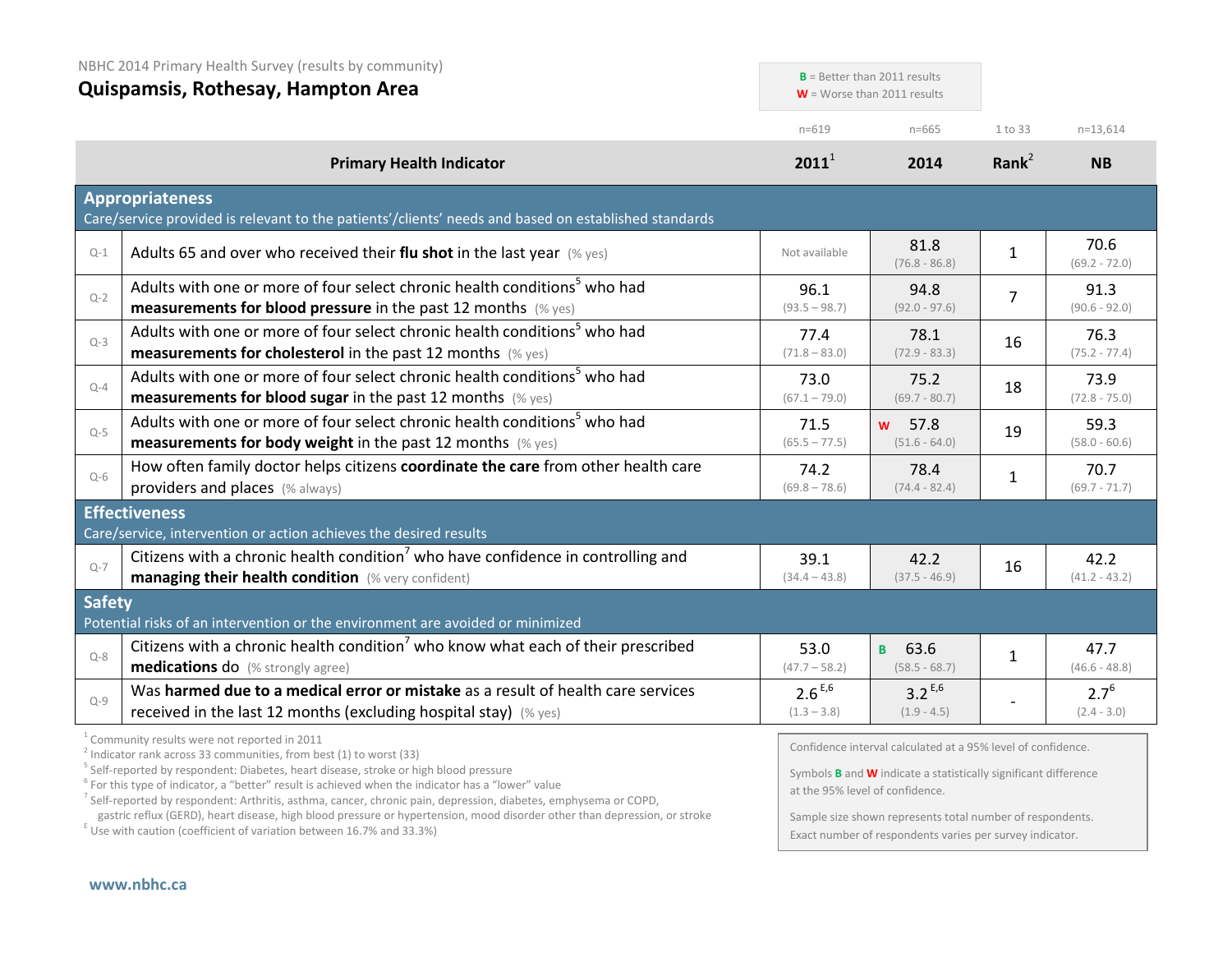| NBHC 2014 Primary Health Survey (results by community)<br>Quispamsis, Rothesay, Hampton Area |                                                                                                                            |                                   | $B =$ Better than 2011 results<br>$W =$ Worse than 2011 results |                   |                               |
|----------------------------------------------------------------------------------------------|----------------------------------------------------------------------------------------------------------------------------|-----------------------------------|-----------------------------------------------------------------|-------------------|-------------------------------|
|                                                                                              |                                                                                                                            | $n = 619$                         | $n = 665$                                                       | 1 to 33           | $n=13,614$                    |
|                                                                                              | <b>Primary Health Indicator</b>                                                                                            | $2011^1$                          | 2014                                                            | Rank <sup>2</sup> | <b>NB</b>                     |
|                                                                                              | <b>Efficiency</b><br>Achieving the desired results with the most cost-effective use of resources                           |                                   |                                                                 |                   |                               |
| $Q - 10$                                                                                     | Model of care used most often when sick or in need of care from a health professional<br>(% hospital emergency department) | $5.4^{E,6}$<br>$(3.7 - 7.2)$      | $3.5^{E,6}$<br>$(2.1 - 4.9)$                                    | 3                 | $11.5^{6}$<br>$(11.0 - 12.0)$ |
| $Q-11$                                                                                       | Has used Tele-Care or other telephone information lines in the last 12 months $(\%$ yes)                                   | 8.8<br>$(6.6 - 11.0)$             | 6.3<br>$(4.5 - 8.1)$                                            | 19                | 7.4<br>$(7.0 - 7.8)$          |
|                                                                                              | <b>Use of services</b><br>Using primary health services in the last 12 months                                              |                                   |                                                                 |                   |                               |
| $U-1$                                                                                        | Visited a personal family doctor (% yes)                                                                                   | 84.4<br>$(81.6 - 87.2)$           | 82.8<br>$(79.9 - 85.7)$                                         | 13                | 80.3<br>$(79.6 - 81.0)$       |
| $U-2$                                                                                        | Visited a hospital emergency department (% yes)                                                                            | 32.1<br>$(28.5 - 35.7)$           | 30.6<br>$(27.1 - 34.1)$                                         | 30                | 41.3<br>$(40.5 - 42.1)$       |
| $U-3$                                                                                        | Visited a specialist (% yes)                                                                                               | Not available                     | 53.8<br>$(50.1 - 57.5)$                                         | 20                | 56.4<br>$(55.6 - 57.2)$       |
| $U-4$                                                                                        | Visited an after-hours clinic or a walk-in clinic (% yes)                                                                  | 25.6<br>$(22.2 - 29.0)$           | 24.6<br>$(21.4 - 27.8)$                                         | 8                 | 24.3<br>$(23.6 - 25.0)$       |
| $U-5$                                                                                        | Visited an alternative practitioner (% yes)                                                                                | Not available                     | 27.2<br>$(23.9 - 30.5)$                                         | 11                | 25.2<br>$(24.5 - 25.9)$       |
| $U-6$                                                                                        | Visited a community health centre (% yes)                                                                                  | 3.1 <sup>E</sup><br>$(1.8 - 4.4)$ | 3.2 <sup>E</sup><br>$(1.9 - 4.5)$                               | 28                | 6.9<br>$(6.5 - 7.3)$          |
| $U-7$                                                                                        | Used ambulance services (% yes)                                                                                            | 6.5<br>$(4.6 - 8.4)$              | 4.1 <sup>E</sup><br>$(2.6 - 5.6)$                               | 27                | 5.7<br>$(5.3 - 6.1)$          |
| $U-8$                                                                                        | Visited a nurse practitioner (% yes)                                                                                       | 3.3 <sup>E</sup><br>$(1.9 - 4.7)$ | 6.0<br>$(4.2 - 7.8)$                                            | 23                | 7.7<br>$(7.3 - 8.1)$          |
| $U-9$                                                                                        | Visited a health professional at a <b>private clinic</b> (% yes)                                                           | Not available                     | 20.7<br>$(17.7 - 23.7)$                                         | 22                | 23.7<br>$(23.0 - 24.4)$       |

 $1$  Community results were not reported in 2011

Confidence interval calculated at a 95% level of confidence.

Symbols **B** and **W** indicate a statistically significant difference at the 95% level of confidence.

Sample size shown represents total number of respondents. Exact number of respondents varies per survey indicator.

<sup>&</sup>lt;sup>2</sup> Indicator rank across 33 communities. Under "efficiency" the rank is from best (1) to worst (33). Under "use of services" the rank is from highest (1) to lowest (33).

the rank is from highest (1) to lowest (33).<br><sup>6</sup> For this type of indicator, a "better" result is achieved when the indicator has a "lower" value

 $E$  Use with caution (coefficient of variation between 16.7% and 33.3%)